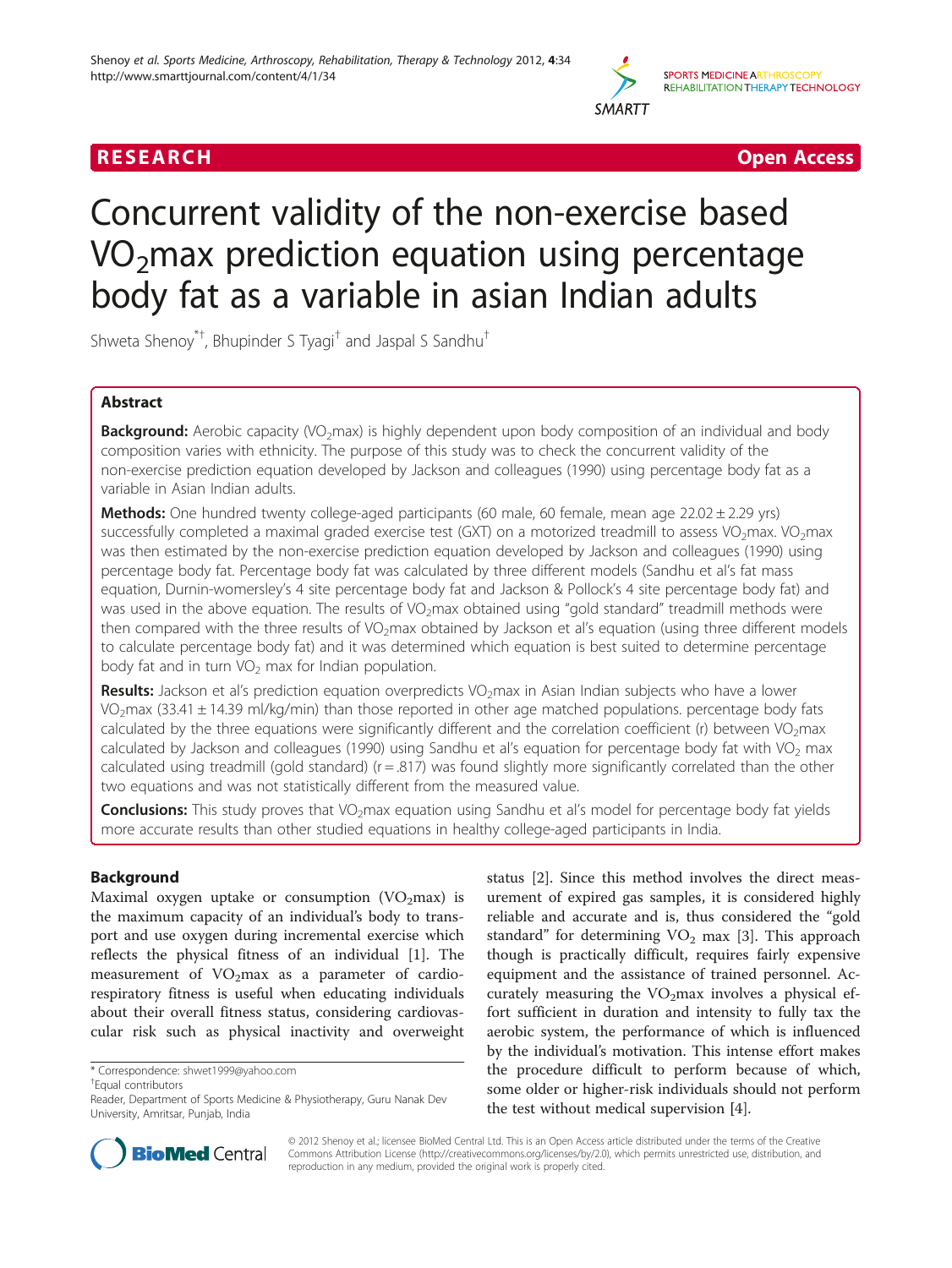As a result, researchers have generated various nonexercise based tests for predicting  $VO<sub>2</sub>$ max that utilize variables of physical parameters (viz. age, gender, height, weight, BMI, body fat percentage) [[4\]](#page-5-0). There are very few valid models available which utilize percentage body fat as a determinant of  $VO<sub>2</sub>max. These models include$ those of Heil et al.  $(1995)$  [\[5](#page-5-0)] and Jackson et al.  $(1990)$ [[6\]](#page-5-0). Body composition is known to vary with ethnicity [[7\]](#page-5-0). People of South Asian origin have a higher percentage of body fat for any given BMI while those of Black Caribbean origin have a lower percentage body fat for any given BMI [\[8-11](#page-5-0)], (c.f. Higgins,2008) [\[12\]](#page-5-0). Higher amounts of body fat and obesity are associated with increased risk of adverse health events and greater mortality [[13\]](#page-5-0). Obesity has been defined by the American College of Sports Medicine [\[2\]](#page-5-0) as an excessive amount of adipose tissue, which is defined in young adults as body fat > 25percentage in males and >32percentage in females.

Percentage of body fat is usually assessed by using skinfold thickness in clinical & field setting because this method is simple to use and low in cost [\[14](#page-5-0)]. Regression equations are used to calculate body composition (body density, percentage body fat) from these skinfold measurements [\[15](#page-5-0)]. However, as all these prediction equations are based on mathematical relationships, they predict body composition only if population resembles the reference population that was used in the development of the prediction equation [[16\]](#page-5-0). Most of the existing equations or the estimation of body fat percentage for example Jackson and Pollock [\[6](#page-5-0)] and Durnin and Womersley [\[17\]](#page-5-0) which are widely used in epidemiological studies using skinfolds have been developed and validated in the Caucasian population and tend to under predict body fat percentage in Asian Indians. Considering the ethnic differences in fat percentage in 2010, Sandhu *et al.* [[18\]](#page-5-0) developed a body fat mass prediction equation for young Indian adults using skinfold data and body fat percentage using under water weighing.

Several non exercise prediction equations for the estimation of  $VO<sub>2</sub>$  max use percentage body fat in their formulation. Again these equations were also developed and validated in ethnic populations other than Indians. The ethnic differences in percentage body fat may make them unsuitable for use in Asian Indians. Jackson et al. (1990) [[6\]](#page-5-0) & Heil et al.(1995) [[5\]](#page-5-0) proposed prediction models which use body fat percentage of an individual in their formulation. These equations have been shown to be fairly reliable and valid. Researchers [[19](#page-5-0)] have checked the cross-validation of non-exercise models (N-Ex) [\[6](#page-5-0)] and have found it accurate for healthy adults and suggested its use in epidemiological studies.

We believe that these N-Ex prediction equations may not be very accurate in the Asian Indian population because of the inherent differences in body compositions that exist in different races, specifically the fact that for a given BMI the percentage body fat in Asian Indians is higher [[20\]](#page-5-0) and hence a limited sub maximal aerobic capacity and reduced  $VO<sub>2</sub>$ max relative to body weight [[21\]](#page-5-0) Jackson [[6\]](#page-5-0) equation has been widely used in epidemiological studies. Since it utilizes body fat percentage in its formulation, our study was designed with the objective of trying to examine the correlation between lab measurement of  $VO<sub>2</sub>max$  and the  $VO<sub>2</sub>max$  calculated through [[6\]](#page-5-0) NEX prediction equation. As it incorporates an individual's body fat percentage we decided to use the body fat percentage calculated through 3 methods and analyse which of these predicted  $VO<sub>2</sub>$ max values more closely to the lab measured  $VO<sub>2</sub>max$ . Lastly we wanted to analyze the validity of this non-exercise prediction equation using body fat percentage calculated through the above methods.

### **Methods**

#### Participants and procedures

One hundred twenty college students (males = 60; females = 60), aged 18 to 27 year, satisfied the requirements of this study. Volunteers, recruited for the study, were primarily the students of Department of Sports Medicine & Physiotherapy, Guru Nanak Dev University, Amritsar, Punjab India. Criteria for inclusion in the study were, participants who were non athletic, but who occasionally participated in recreational activities, who were able to perform exercise, with no prior history of cardiovascular, peripheral vascular, respiratory diseases, malignancy, orthopaedic or musculoskeletal lesion. Subjects should have been non smokers, non alcoholic, not taking any medications and non diabetics. All participants signed an informed consent document in accordance with University ethical Committee guidelines.

# Non exercise questionnaires and physical measurements Prior to testing, all subjects completed

\*brief Physical Activity Readiness Questionnaire (PAR-Q) [[22](#page-5-0)] to screen for cardiovascular contraindications. \*Physical Activity Recall (PA-R) questionnaire (0–7 scale) [[6\]](#page-5-0).

# The physical activity rating (PAR) was determined as follows

The participant was asked to give the appropriate PAR score (0–7) based on the following scale:

I. Does not participate regularly in programmed recreation, sport, or physical activity.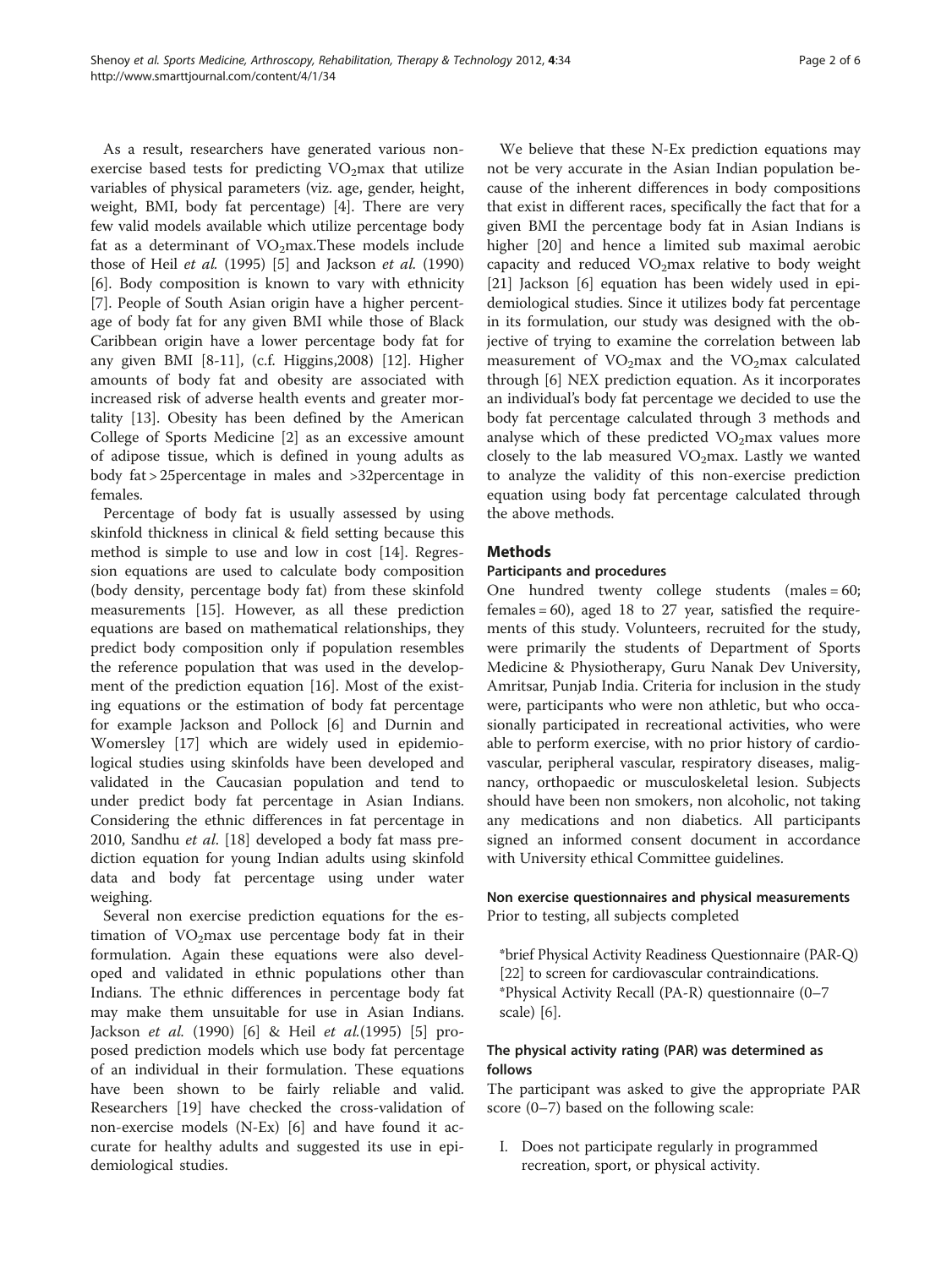- 0 points: Avoids walking or exercise (for example, always uses elevators, drives whenever possible instead of walking).
- 1 point: Walks for pleasure, routinely uses stairs, occasionally exercises sufficiently to cause heavy breathing or perspiration.
- II. Participates regularly in recreation or work requiring modest physical activity (such as golf, horseback riding, calisthenics, gymnastics, table tennis, bowling, weight lifting, or yard work).

2 points: 10–60 min per week 3 points: Over 1 h per week

- III. Participates regularly in heavy physical exercise (such as running or jogging, swimming, cycling, rowing, skipping rope, running in place) or engages in vigorous aerobic type activity (such as tennis, basketball, or handball).
	- 4 points: Runs less than 1 mile per week or spends less than 30 min per week in comparable physical activity.
	- 5 points: Runs 1–5 miles per week or spends 30– 60 min per week in comparable physical activity.
	- 6 points: Runs 5–10 miles per week or spends 1–3 h per week in comparable physical activity.
	- 7 points: Runs more than 10 miles per week or spends more than 3 h per week in comparable physical activity.

Four-site skinfold measures were evaluated for females and males (biceps, triceps, subscapularis, and suprailiac) using Harpenden caliper to determine percent body fat (percentage fat).

Participants were instructed to drink plenty of water and abstain from strenuous exercise for 24 h prior to testing, and not to consume food, alcohol, caffeine, or tobacco products three hours before testing [\[2](#page-5-0)]. Each participant was fitted with a HR monitor (Polar Inc., NY) to measure exercise HR during the maximal GXT on a calibrated motor driven treadmill (Vacuumed Vista MX, California, USA). Participants' height and body mass were measured and recorded while wearing lightweight clothing and no shoes, using a stadiometer and calibrated digital weight scale(model:EB-EQ90,equinox overseas (P) Ltd., India). Instructions about the maximal GXT (involving the protocol, electronic heart rate monitor, mouth piece, and rating of perceived exertion (RPE) scale [\[23\]](#page-5-0) were given to all participants prior to testing. Also participants were allowed to practice treadmill walking/jogging as needed to become familiar with the equipment.

#### Maximal treadmill graded exercise test

Participants performed a maximal GXT using Bruce graded GXT protocol [\[24](#page-5-0)] consists of seven stages. Each stage comprised of 3 mins. During the maximal GXT, metabolic gases were collected using the Vacuumed Vista MX metabolic measurement system (California, USA). The  $VO<sub>2</sub>max$  and respiratory exchange ratio (RER) were computed, averaged, and printed by an online computer system every 10 seconds. The participants' exercise heart rate (HR) and RPE score was recorded at the end of each stage.  $VO<sub>2</sub>max$  was considered valid when at least two of the following criteria were met [[4\]](#page-5-0):

- 1 Maximal heart rate within 15 beats of age predicted maximal heart rate [\[25\]](#page-5-0).
- 2 Respiratory exchange ratio equal to or greater than 1.10 [\[26\]](#page-5-0).
- 3 RPE equal to or greater than 17.
- 4 The subject did not show any increase in oxygen consumption even after increasing the intensity of exercise.
- 5 Participants who failed to meet at least two of these criteria were dropped from the study.

Body fat percentage was then calculated by using three different formulae i.e.

- 1 Sandhu et al's fat mass equation [[18](#page-5-0)] (S's eqn)
- 2 Durnin-Womersley's 4 site percentage body fat [\[17\]](#page-5-0) (D-W 's eqn)and
- 3 Jackson & Pollock's 4 site percentage body fat [\[27](#page-5-0)]. (J-Ps eqn)

The calculated body fat percentage was utilized in the estimation of VO2max by using Jackson et al's [\[6\]](#page-5-0) prediction equation i.e.

 $N - Ex VO<sub>2</sub> max$  using percentageF

```
= 50.513 + 1.589 (History of physical fitness 0 - 7)
```
- $-0.289$  (age)  $-0.552$  (percentageF)
- $+5.863$  (gender  $0 1$ ).

#### **Statistics**

Three different formulae for the calculation of body fat percentage for males and females were applied and thus three different values of the same for both males and females were obtained. ANOVA was applied to test for the statistical significance between these values followed by Scheffe's post hoc test. Then  $VO<sub>2</sub>$ max was calculated by substituting these body fat percentages in Jackson et al's (1990) [[6\]](#page-5-0) equation. Again ANOVA was applied to the  $VO<sub>2</sub>max$  calculated through different percentage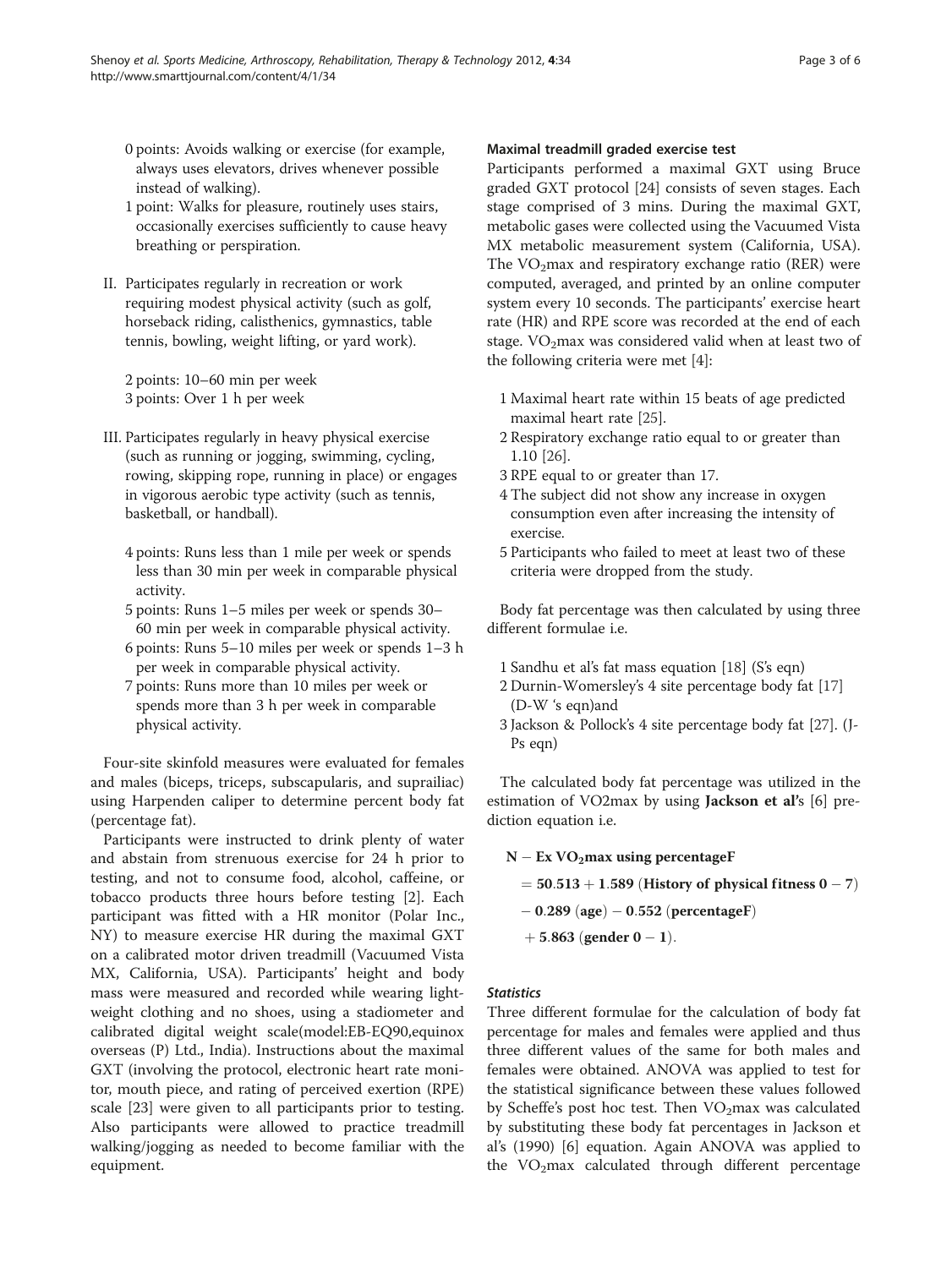Table 1  $VO<sub>2</sub>$  max values obtained by the substitution of body fat values obtained by different formulae

|                      | Mean $\pm$ SD ml/kg/min |  |  |
|----------------------|-------------------------|--|--|
| $VO2$ max (Lab)      | $33.41 + 14.39$         |  |  |
| 1. $VO2$ max (J-JP)  | $43.25 + 7.81$          |  |  |
| 2. $VO2$ max (J-DW)  | $40.47 \pm 8.79$        |  |  |
| 3. $VO2$ max $(J-S)$ | $36.05 + 6.04$          |  |  |
|                      |                         |  |  |

body fat followed by post hoc Scheffe's test. Inter- class correlation matrix was also used on the calculated  $VO<sub>2</sub>$ max (through substituting percentage body fats) to test the correlation between the measured  $VO<sub>2</sub>$ max and the calculated  $VO<sub>2</sub>$ max.

# Results

Table 1 shows the mean values and standard deviations of the  $VO<sub>2</sub>$  max obtained by a graded exercise treadmill test in the lab indicated as  $VO<sub>2</sub>max$  (lab); the  $VO<sub>2</sub>max$ obtained by substituting body fat percentage value obtained by Jackson and Pollock's equation(JP eqn) for estimation of body fat through skinfolds indicated as  $VO<sub>2</sub>$ max(J-JP); the  $Vo<sub>2</sub>$  max obtained by substituting body fat percentage value obtained from Durnin and Womerslay's equation(DWs eqn) [[17](#page-5-0)] for estimation of body fat percentage indicated as  $VO<sub>2</sub>$  max (J-DW); and the VO<sub>2</sub>max obtained by substituting body fat percentage obtained from Sandhu et al's [\[18\]](#page-5-0) body fat equation(Ss eqn) for the estimation of fat mass indicated as  $VO<sub>2</sub>$  max (J-S). This table indicates that  $VO<sub>2</sub>$  max (J-S) gives a mean value  $(36.05 + 6.04 \text{ ml/kg/min})$  which is closest to the measured VO<sub>2</sub>max (mean value of  $33.41 + 14.39$  ml/kg/min) as compared to  $VO<sub>2</sub>max$  (J-JP) and  $Vo<sub>2</sub>max$  (J-DW) which clearly overestimate the  $VO<sub>2</sub>$  max in our subjects. ANOVA values indicated in Table 2 further highlight the fact that the differences between the values for  $VO<sub>2</sub>$  max obtained from the 3 equations and measured lab value are statistically significant. Post hoc analysis using Scheffe's test in Table [3](#page-4-0) shows that the difference between  $VO<sub>2</sub>max$ (lab) and  $VO<sub>2</sub>max$  (J-S) is not statistically significant

( $p = 0.226$ ) but the differences between VO<sub>2</sub>max (lab) and  $VO<sub>2</sub> max(J-JP)$  and  $VO<sub>2</sub> max(J-DW)$  are statistically significant(p < 0.0001). The application of Inter class correl-ation matrix (Table [4](#page-4-0)) further indicates that  $Vo_2$  max (J-S) is slightly more correlated to the measured  $VO<sub>2</sub>$  max than the others. Table 2 also indicates the analysis of variance for percentage body fat. The "F" value 191.103 is highly significant. The application of post hoc Scheffe's test indicates that all 3 body fat percentages were significantly different ( $p < 0.05$ ).

# **Discussion**

In this study we measured the  $VO<sub>2</sub>max$  by means of a GXT in college aged participants in India. This study was conducted to check the validity of Jackson et al's [\[6](#page-5-0)] VO2max prediction equation using percentage body fat as a variable. An earlier study [[21\]](#page-5-0) has indicated that obese individuals have a reduced ( $VO<sub>2</sub>$ max) relative to body weight thus indicating that percentage body fat has a significant effect on the aerobic capacity ( $VO<sub>2</sub>max$ ) of an individual. Secondary to this is the fact that body composition varies with ethnicity [[7\]](#page-5-0). Recent evidence in the field of body composition has indicated that racial differences may exist in body composition. Specifically researchers [\[28\]](#page-5-0) have indicated that Asians had more subcutaneous fat than whites and had different fat distributions from whites. Asians had more upper-body subcutaneous fat than whites. Researchers [[28\]](#page-5-0) have also indicated that BMI for given weight under predicts the percentage body fat in Asian Indians. A study [[29\]](#page-5-0) has indicated that for the same BMI, percentage BF for Pacific Island men was 4percentage points lower and for Asian Indian men was 7–8percentage points higher compared to Europeans. Compared to European men for the same percentage BF, BMI was 2–3 units higher for Pacific Island and 3–6 units lower for Asian Indians. Asian Indians have more abdominal fat deposition than their European and Pacific Island counterparts. Considering this evidence we believed that prediction equations for the estimation of  $VO<sub>2</sub>$ max would be inaccurate and

Table 2 Analysis of Variances (ANOVA) for VO<sub>2</sub>max and percentage Body fat from Jackson Pollock, Durnin Womersley and Sandhu

| 1. $VO2$ Max           | Sum of squares | df  | Mean square |         | Sig.    |
|------------------------|----------------|-----|-------------|---------|---------|
| Between Groups         | 6977.761       |     | 2325.920    | 24.343  | $.000*$ |
| Within Groups          | 45480.583      | 476 | 95.547      |         |         |
| Total                  | 52458.345      | 479 |             |         |         |
| 2. percentage Body Fat | Sum of Squares | df  | Mean Square |         | Sig.    |
| Between Groups         | 8237.445       |     | 4118.722    | 191.103 | $.000*$ |
| Within Groups          | 3814.765       | 177 | 21.552      |         |         |
| Total                  | 2052.210       | 179 |             |         |         |

\*The mean difference is significant at the 0.05 level.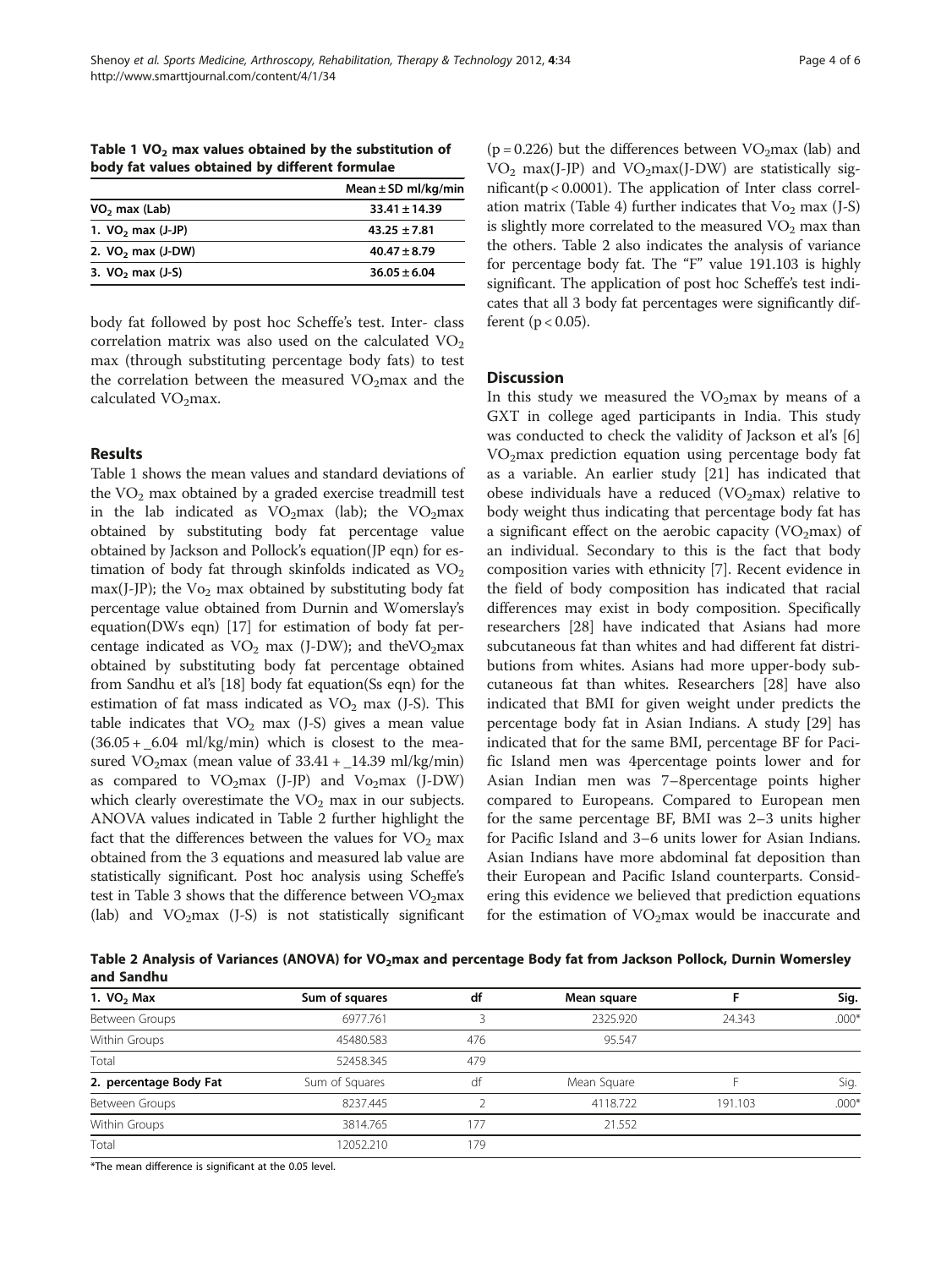|                           | <b>Variables</b>           | Sig.      | 95 percentage confidence interval |                    |
|---------------------------|----------------------------|-----------|-----------------------------------|--------------------|
|                           |                            |           | Lower Bound                       | <b>Upper Bound</b> |
| VO <sub>2</sub> max (lab) | $VO2max (J-JP)$            | $.000*$   | $-13.3742$                        | $-6.2935$          |
|                           | VO <sub>2</sub> max (J-DW) | $.000*$   | $-10.6037$                        | $-3.5230$          |
|                           | $VO2$ max (J-S)            | .226      | $-6.1785$                         | .9022              |
| $VO2max (J-JP)$           |                            |           |                                   |                    |
|                           | $VO2max (J-DW)$            | .187      | $-7698$                           | 6.3109             |
|                           | $VO2$ max (J-S)            | $.000*$ . | 3.6554                            | 10.7361            |
| $VO2max (J-DW)$           |                            |           |                                   |                    |
|                           | $VO2$ max (J-S)            | $.007*$   | .8849                             | 7.9656             |
|                           |                            |           |                                   |                    |

<span id="page-4-0"></span>Table 3 Post Hoc Test Scheffe's for VO2max(lab),VO2max (J-JP),VO2max (J-DW) and VO2max (J-S)

\*. The mean difference is significant at the 0.05 level.

substituting percentage body fat values obtained from formulae developed specifically for Asian Indians would be better correlated to lab measured values of  $VO<sub>2</sub>$ max.

Our results indicated that our Asian Indian subjects indeed did have lower  $VO<sub>2</sub>$  max values as compared to age matched subjects from Caucasian populations indicating a lower level of fitness. Specifically we recorded a mean value of  $33.41 \pm 14.39$  ml/kg/min which is much lower than those recorded by other investigators in age matched subjects (Heil et al [[5\]](#page-5-0). :45.83  $\pm$  6.57 ml/kg/min and Bradshaw et al. [\[22](#page-5-0)] :45.17 + −7.59 ml/kg/min). We believe the lower levels could be because of two reasons. Firstly as reported by previous investigations our subjects did indeed have greater amounts of fat mass for a given weight as compared to other ethnicities which would indeed hamper fitness and not contribute to metabolic activity. Secondly is observation that in general South Asians have lower levels of physical fitness than their European counterparts [[30](#page-5-0),[31](#page-5-0)]. Reasons for this have been suggested to a more restricted range of sporting and leisure activities than Europeans [[30](#page-5-0)].

We also found that Jackson et als' [\[6](#page-5-0)] predictive equation overestimated the  $VO<sub>2</sub>max$  compared to the measured value irrespective of which of the three studied equations was used to estimate the fat percentage of subjects. However of the three studied equations we found that substituting fat percentage values obtained from Sandhu et al's [\[18](#page-5-0)] fat mass equation yielded a  $VO<sub>2</sub>$ max value that was closer to the measured value as compared to the other two equations. This better correlation observed could be due to the fact that the indigenously developed body fat mass equation generated by Sandhu

Table 4 Inter class correlation between VO2max(lab), VO2max (J-JP),VO2max (J-DW) and VO2max (J-S)

|                     | Vo2max (lab) | $VO2(J-JP)$ | $VO2(J-DW)$ | $VO2(J-S)$ |
|---------------------|--------------|-------------|-------------|------------|
| Vo <sub>2</sub> max | 1.000        | 807         | 814         | 817        |

et al., 2010 [[18\]](#page-5-0) used actual values of body fat measured using the "gold standard" under water weighing method in its generation and the fact that it was developed on Asian Indian subjects increased its accuracy in this population.

Earlier researchers have proved that Durnin- Womerslay's [[17\]](#page-5-0) equation, which was derived using underwater weighing method, over estimate body fat and percentage body fat in populations of developing countries [[32\]](#page-5-0)yet it is widely used in many epidemiological studies. Similarly Jackson and Pollock's [[6\]](#page-5-0) equation also developed in Caucasian populations is also used worldwide for the estimation of body fat percentage.

Our study has many implications. Despite the fact that we had delimited our study to the investigation of only one predictive equation, our study suggests that prediction equations may not be very accurate when used in populations other than those on whom they were generated. Hence they need to be used with caution in other ethnic populations. Though this study indicates that when fat percentage is determined, Sandhu et al's [\[18\]](#page-5-0) equation is used, the value for  $VO<sub>2</sub>$  max is slightly more reliable than the other two. However, further study regarding its validity when it is used in prediction equation is warranted. Therefore, validation of Sandhu et al's [\[18](#page-5-0)] equation and cross validation of Durnin-Womerslay's [\[17](#page-5-0)] body fat equation is warranted.

#### **Conclusions**

Our results suggest caution in the use of Jackson et al's [[6\]](#page-5-0) equation in Indian population given the observation that it tends to over predict the  $VO<sub>2</sub>$ max in Asian Indian subjects. Similarly the validity of equations for the measurement of percentage body fat is also questionable when used in this population. Thus our study supports the development and validation of population specific prediction equations for the estimation of both body fat and  $VO<sub>2</sub>$ max.